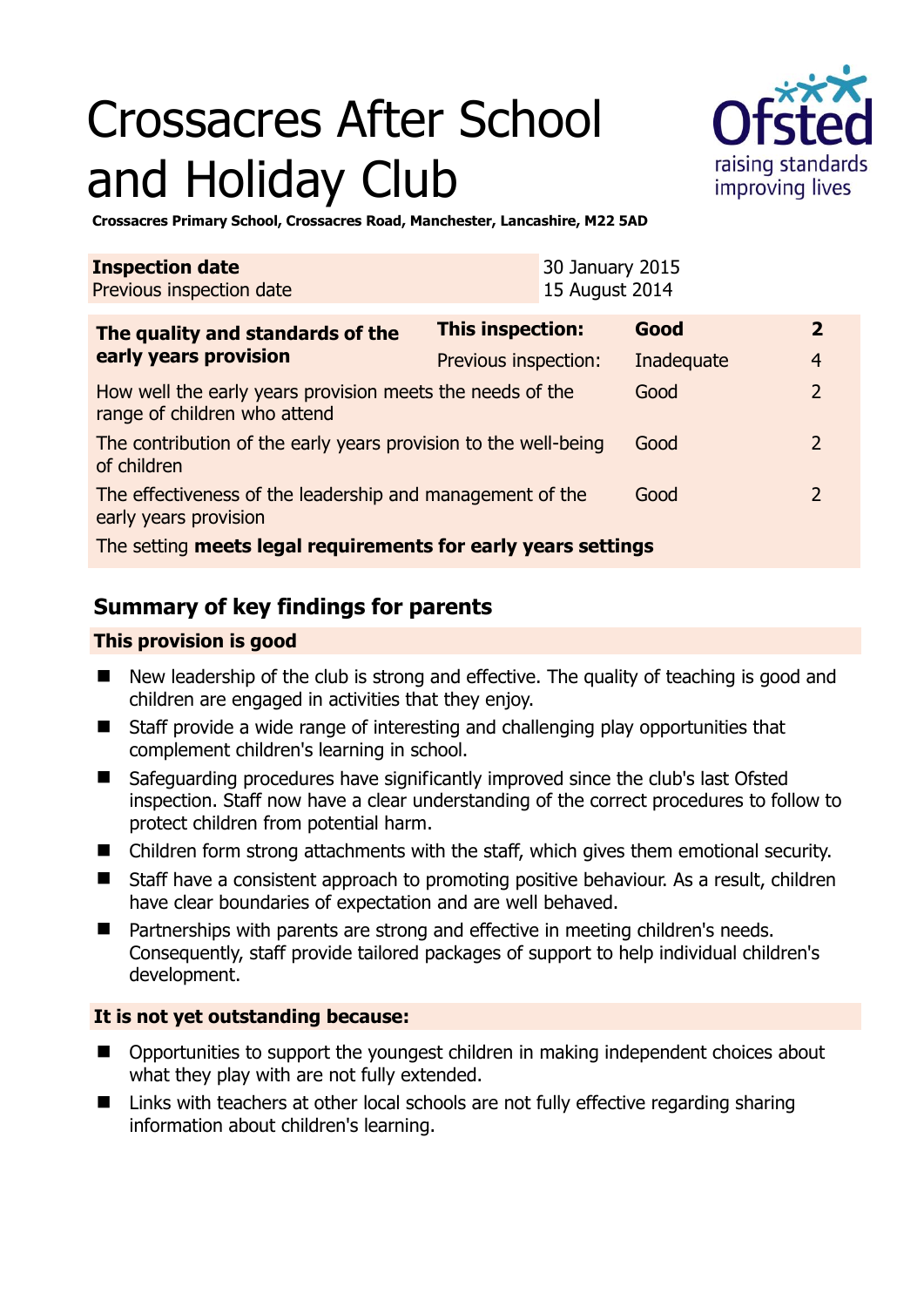# **What the setting needs to do to improve further**

### **To further improve the quality of the early years provision the provider should:**

- develop the organisation of resources to further enable children to express and follow their own preferences and interests, for example, by displaying pictures as well as words on storage boxes that contain toys
- extend partnership working by building closer links with teachers at local schools, to share information about children's learning, in order to plan complementary activities.

## **Inspection activities**

- $\blacksquare$  The inspector had a tour of the premises.
- The inspector observed activities and staff interaction with children in two playrooms, the computer suite and the school hall.
- Discussions were held with children, individual staff members, the manager, the nominated person of the club and some parents. A joint observation was carried out with the manager.
- The inspector looked at documentation, including observations, assessments, planning, self-evaluation, development plans and a sample of other records, including policies and procedures.
- The inspector checked evidence of suitability and qualifications of staff working with children.

## **Inspector**

Kate Smith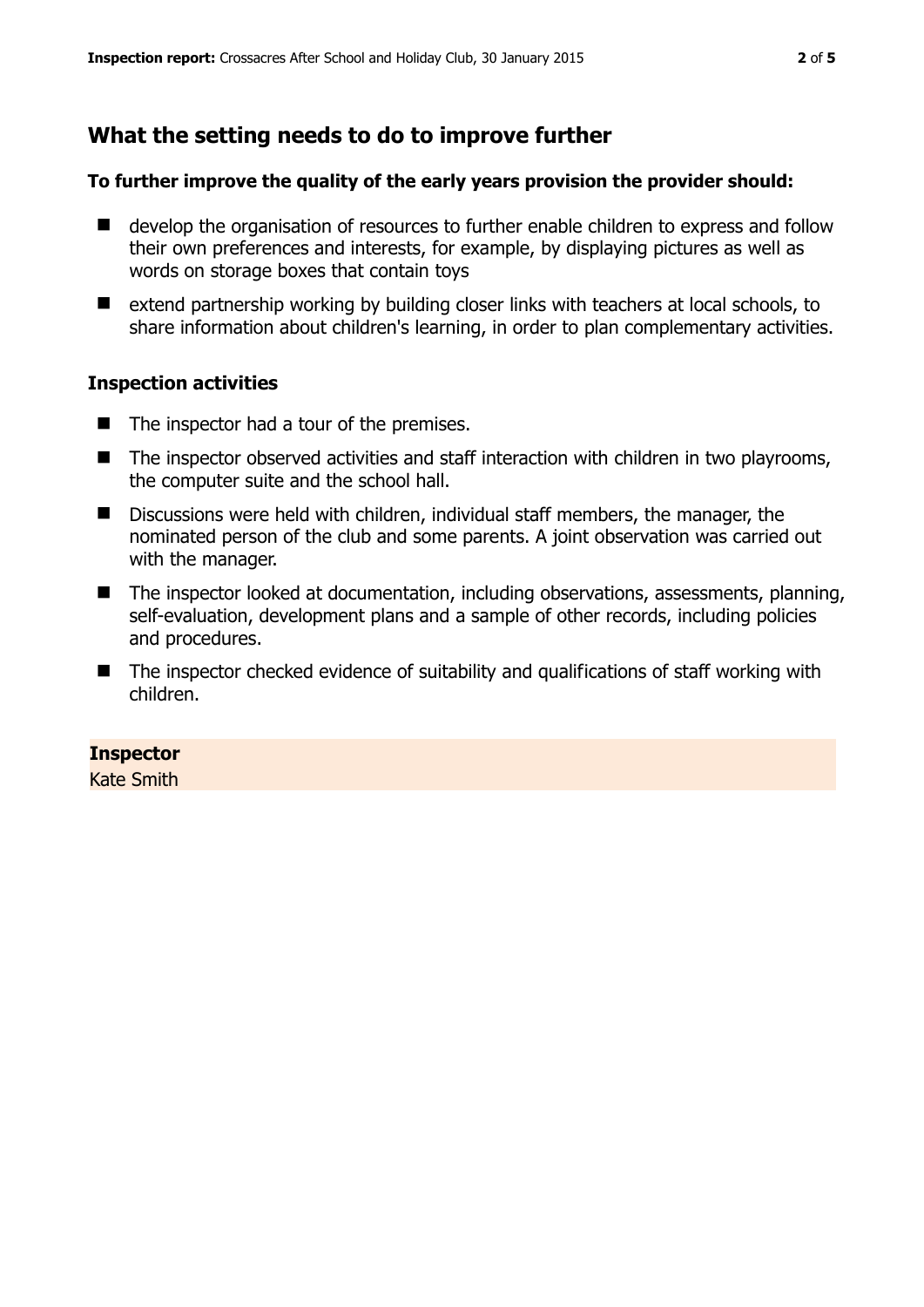# **Inspection findings**

### **How well the early years provision meets the needs of the range of children who attend. This is good**

Staff assess children's development and plan appropriate activities that are stimulating and fun. Effective communication with parents enables consistency in supporting children's learning. Staff listen to the views of children and seek their ideas. As a result, children are developing confidence and following their own ideas. For example, they enjoy investigating and explore the effects of mixing different colours of paint. Children use their imagination and critical thinking skills to connect a train track. They enjoy making up their own story as they play. This supports their social skills and language development as they engage with their friends. Staff provide group games that promote children's physical development and their coordination. Effective teaching enables children to learn skills to support their future learning. For example, they are encouraged to have a go and to persist, as they try and hit a ball with a bat. Children concentrate while playing computer games, enhancing their use of technology. They connect together interlocking blocks as they create structures, engaging in problem solving as they build.

### **The contribution of the early years provision to the well-being of children is good**

Effective communication with parents and children supports continuity of care and wellbeing. Children form warm and supportive relationships with their key person and the staff team. Consequently, they are happy and settled. Children say that they feel safe and enjoy attending the club. They demonstrate that they are confident as they make choices about their play in the safe, stimulating learning environment. However, the youngest children do not know what is in some of the resource boxes, as they are poorly labelled. This means that they are not always able to independently follow their own ideas. Daily exercise and nutritious snacks support children's good health. Self-help skills are well fostered and children learn to take appropriate risks as they use tools, such as scissors in their play. Staff are good role models, encouraging children to help each other and play cooperatively. Children are learning about diversity in their community as they mix with others from local schools. Staff boost children's self-esteem, giving them confidence for their next stage in learning.

#### **The effectiveness of the leadership and management of the early years provision is good**

Leaders of the club have implemented effective staff training and performance management. Consequently, safeguarding procedures are now secure and children's welfare is well supported. Staff assess children's progress in their learning. Children with special educational needs and/or disabilities receive effective targeted help with their development. Risk assessments minimise hazards and maintain a safe environment. Staff have current first-aid qualifications, supporting children's well-being. Strong links with parents and teachers based in the host school, provide complementary learning. However, for children attending other local schools this is not fully secure. Self-evaluation is thorough and development plans are precise and monitored. Actions from the previous inspection have been completed, demonstrating sustained improvement.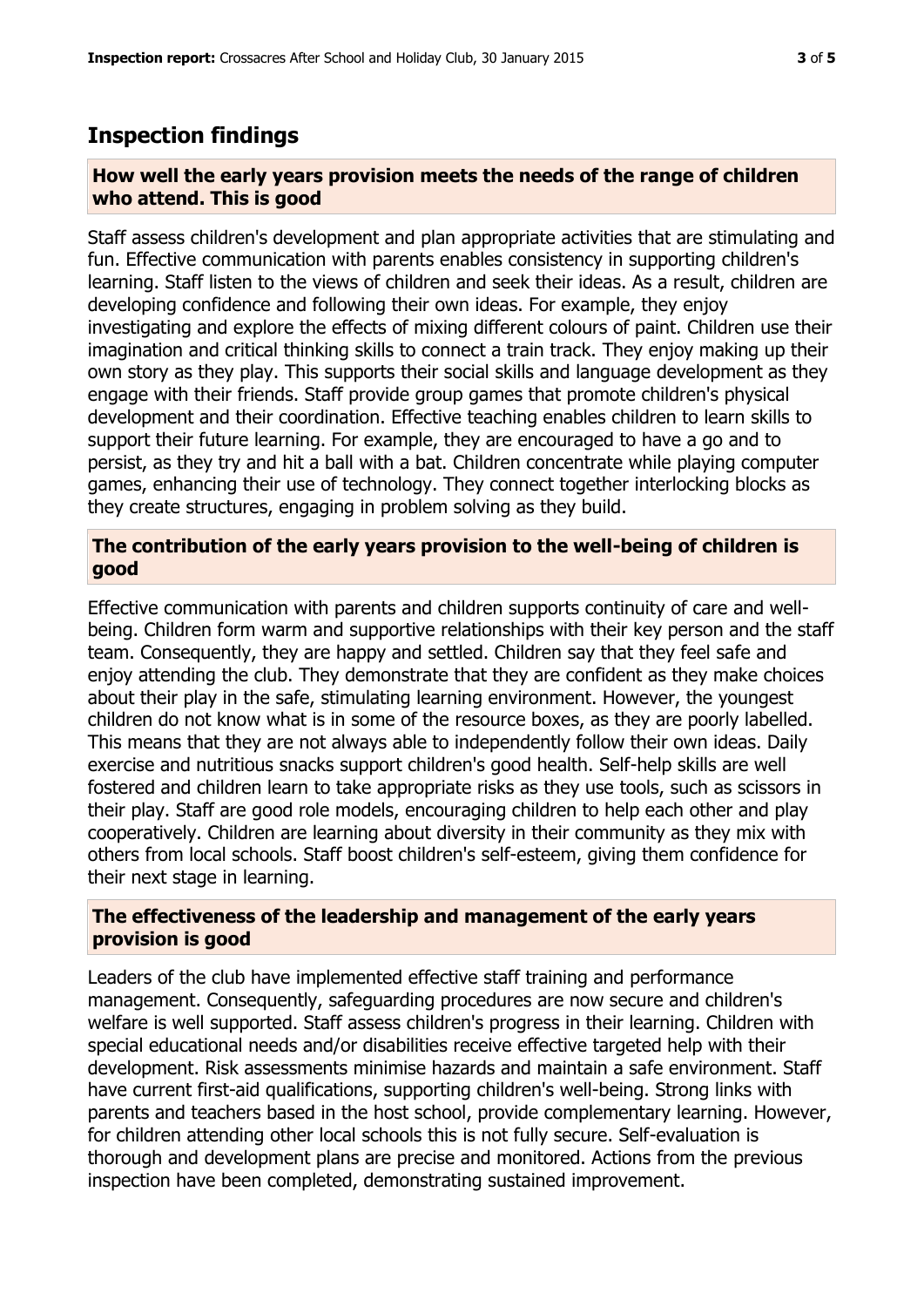# **Setting details**

| Unique reference number       | EY271579                                              |  |
|-------------------------------|-------------------------------------------------------|--|
| <b>Local authority</b>        | Manchester                                            |  |
| <b>Inspection number</b>      | 988343                                                |  |
| <b>Type of provision</b>      |                                                       |  |
| <b>Registration category</b>  | Childcare - Non-Domestic                              |  |
| Age range of children         | $0 - 17$                                              |  |
| <b>Total number of places</b> | 48                                                    |  |
| Number of children on roll    | 158                                                   |  |
| <b>Name of provider</b>       | Crossacres After School and Holiday Club<br>Committee |  |
| Date of previous inspection   | 15 August 2014                                        |  |
| <b>Telephone number</b>       | 0161 437 1272 or 07813 797628                         |  |

Crossacres After School and Holiday Club was registered in 2003. It is based at Crossacres Primary School Wythenshawe, Manchester. The breakfast club operates from 8am to 8.40am and the after school session from 3.15pm until 6pm in term times only. The holiday club is open each weekday from 8am to 6pm in the school holidays. The club employs 14 members of staff, of whom one holds early years teacher status, one holds qualified teacher status, five have relevant qualifications at level 3 and six have relevant qualifications at level 2.

This inspection was carried out by Ofsted under sections 49 and 50 of the Childcare Act 2006 on the quality and standards of provision that is registered on the Early Years Register. The registered person must ensure that this provision complies with the statutory framework for children's learning, development and care, known as the Early Years Foundation Stage.

Any complaints about the inspection or the report should be made following the procedures set out in the guidance 'Complaints procedure: raising concerns and making complaints about Ofsted', which is available from Ofsted's website: www.gov.uk/government/organisations/ofsted. If you would like Ofsted to send you a copy of the guidance, please telephone 0300 123 4234, or email enquiries@ofsted.gov.uk.